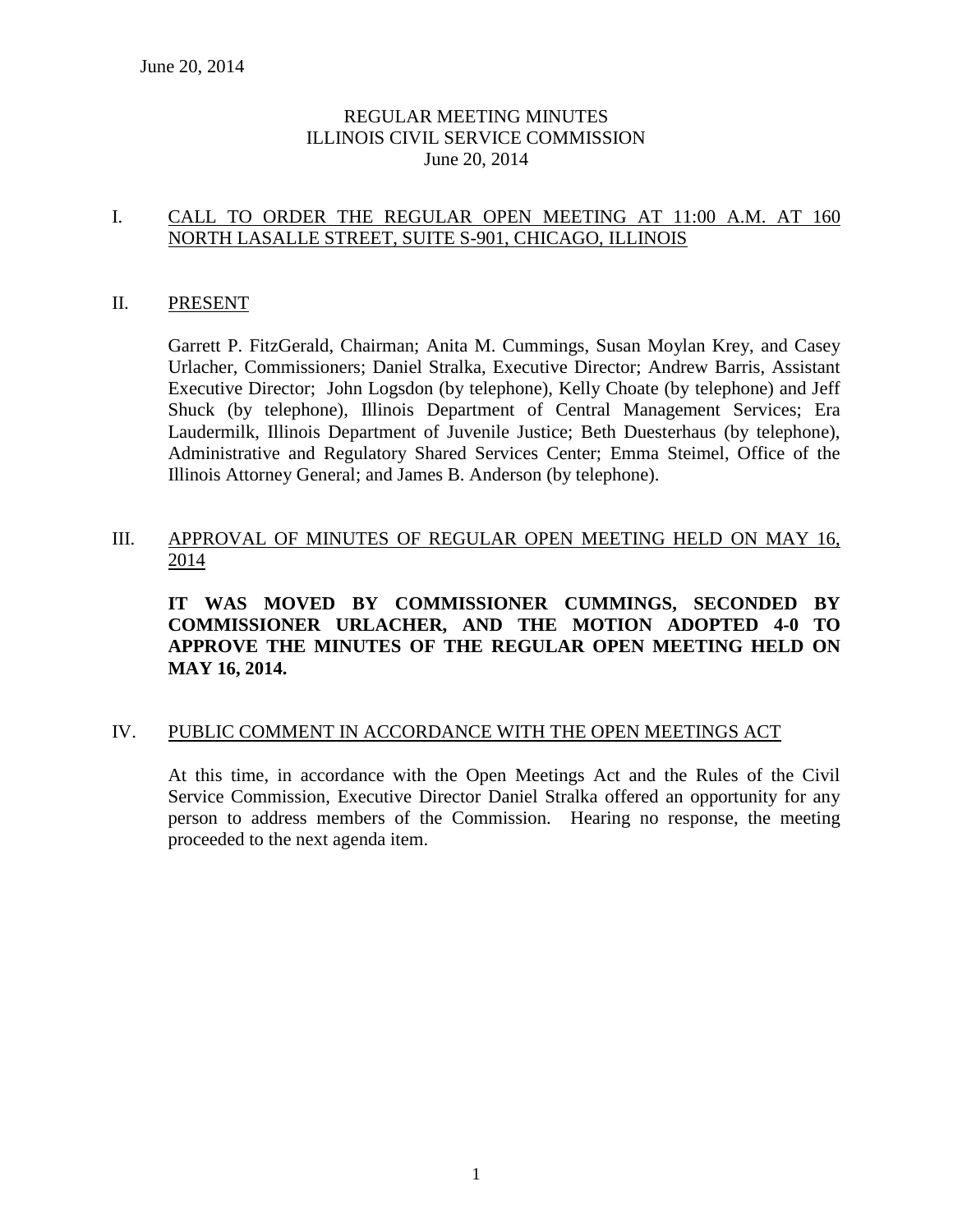#### $V<sub>r</sub>$ EXEMPTIONS UNDER SECTION 4d(3) OF THE PERSONNEL CODE

# A. Report on Exempt Positions from Illinois Dept. of Central Management Services

|        | Total     | Number of Exempt |
|--------|-----------|------------------|
| Agency | Employees | Positions        |
|        |           |                  |
|        |           |                  |
|        |           |                  |
|        |           |                  |
|        |           |                  |
|        |           |                  |
|        |           |                  |
|        |           |                  |
|        |           |                  |
|        |           |                  |
|        |           |                  |
|        |           |                  |
|        |           |                  |
|        |           |                  |
|        |           |                  |
|        |           |                  |
|        |           |                  |
|        |           |                  |
|        |           |                  |
|        |           |                  |
|        |           |                  |
|        |           |                  |
|        |           |                  |
|        |           |                  |
|        |           |                  |
|        |           |                  |
|        |           |                  |
|        |           |                  |
|        |           |                  |
|        |           |                  |
|        |           |                  |
|        |           |                  |
|        |           |                  |
|        |           |                  |
|        |           |                  |
|        |           |                  |
|        |           |                  |
|        |           |                  |
|        |           |                  |
|        |           |                  |
|        |           |                  |
|        |           |                  |
|        |           |                  |
|        |           |                  |
|        |           |                  |
|        |           |                  |
|        |           |                  |
|        |           |                  |
|        |           |                  |
|        |           |                  |
|        |           |                  |
|        |           |                  |
|        |           |                  |
|        |           |                  |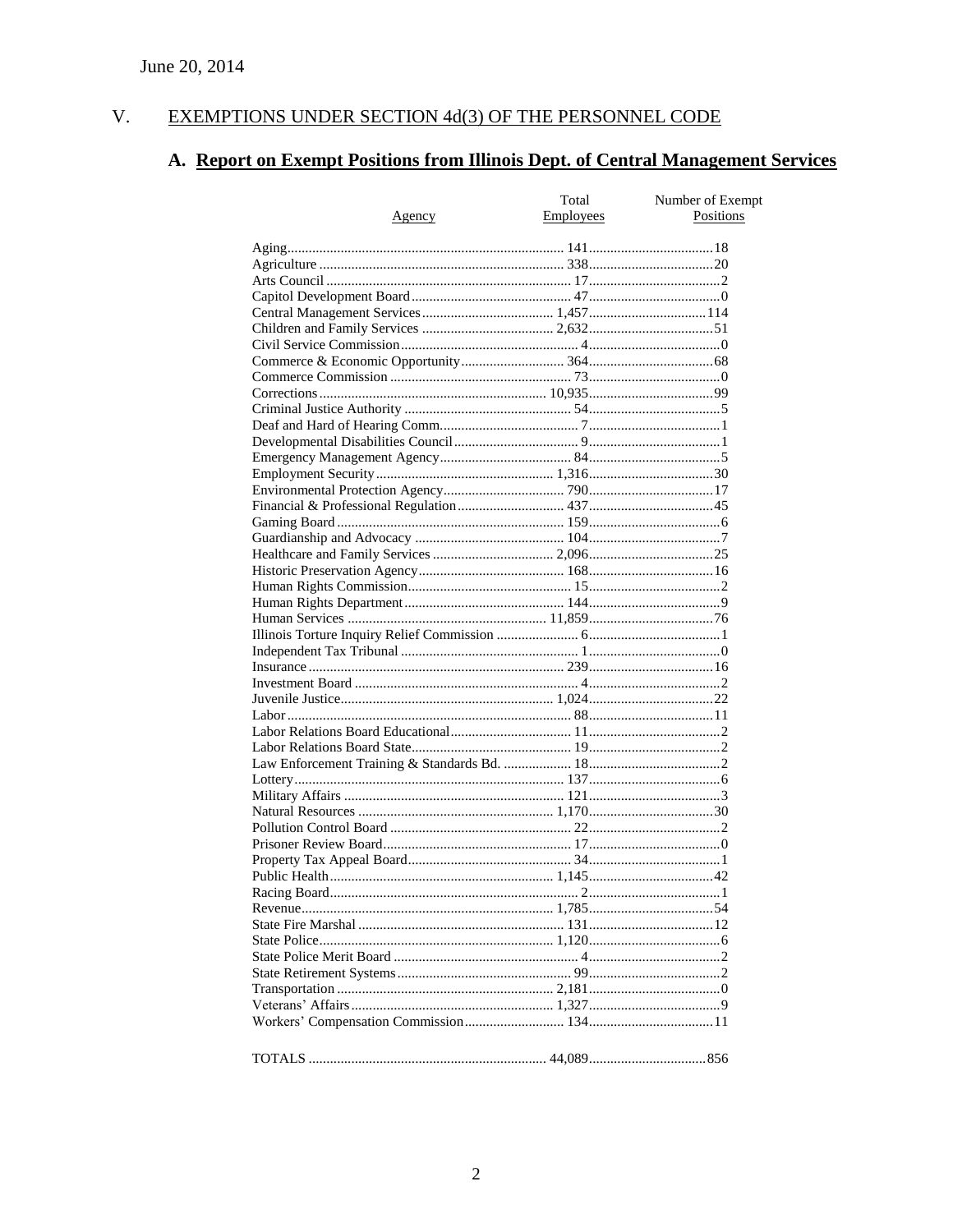### **B. Governing Rule – Section 1.142 Jurisdiction B Exemptions**

- a) The Civil Service Commission shall exercise its judgment when determining whether a position qualifies for exemption from Jurisdiction B under Section 4d(3) of the Personnel Code. The Commission will consider any or all of the following factors inherent in the position and any other factors deemed relevant to the request for exemption:
	- 1) The amount and scope of principal policy making authority;
	- 2) The amount and scope of principal policy administering authority;
	- 3) The amount of independent authority to represent the agency, board or commission to individuals, legislators, organizations or other agencies relative to programmatic responsibilities;
	- 4) The capability to bind the agency, board or commission to a course of action;
	- 5) The nature of the program for which the position has principal policy responsibility;
	- 6) The placement of the position on the organizational chart of the agency, board or commission;
	- 7) The mission, size and geographical scope of the organizational entity or program within the agency, board or commission to which the position is allocated or detailed.
- b) The Commission may, upon its own action after 30 days notice to the Director of Central Management Services or upon the recommendation of the Director of the Department of Central Management Services, rescind the exemption of any position that no longer meets the requirements for exemption set forth in subsection (a). However, rescission of an exemption shall be approved after the Commission has determined that an adequate level of managerial control exists in exempt status that will insure responsive and accountable administrative control of the programs of the agency, board or commission.
- c) For all positions currently exempt by action of the Commission, the Director of Central Management Services shall inform the Commission promptly in writing of all changes in essential functions, reporting structure, working title, work location, position title, position number or specialized knowledge, skills, abilities, licensure or certification.
- d) Prior to granting an exemption from Jurisdiction B under Section 4d(3) of the Personnel Code, the Commission will notify the incumbent of the position, if any, of its proposed action. The incumbent may appear at the Commission meeting at which action is to be taken and present objections to the exemption request.

(Source: Amended at 34 Ill. Reg. 3485, effective March 3, 2010)

\* \* \*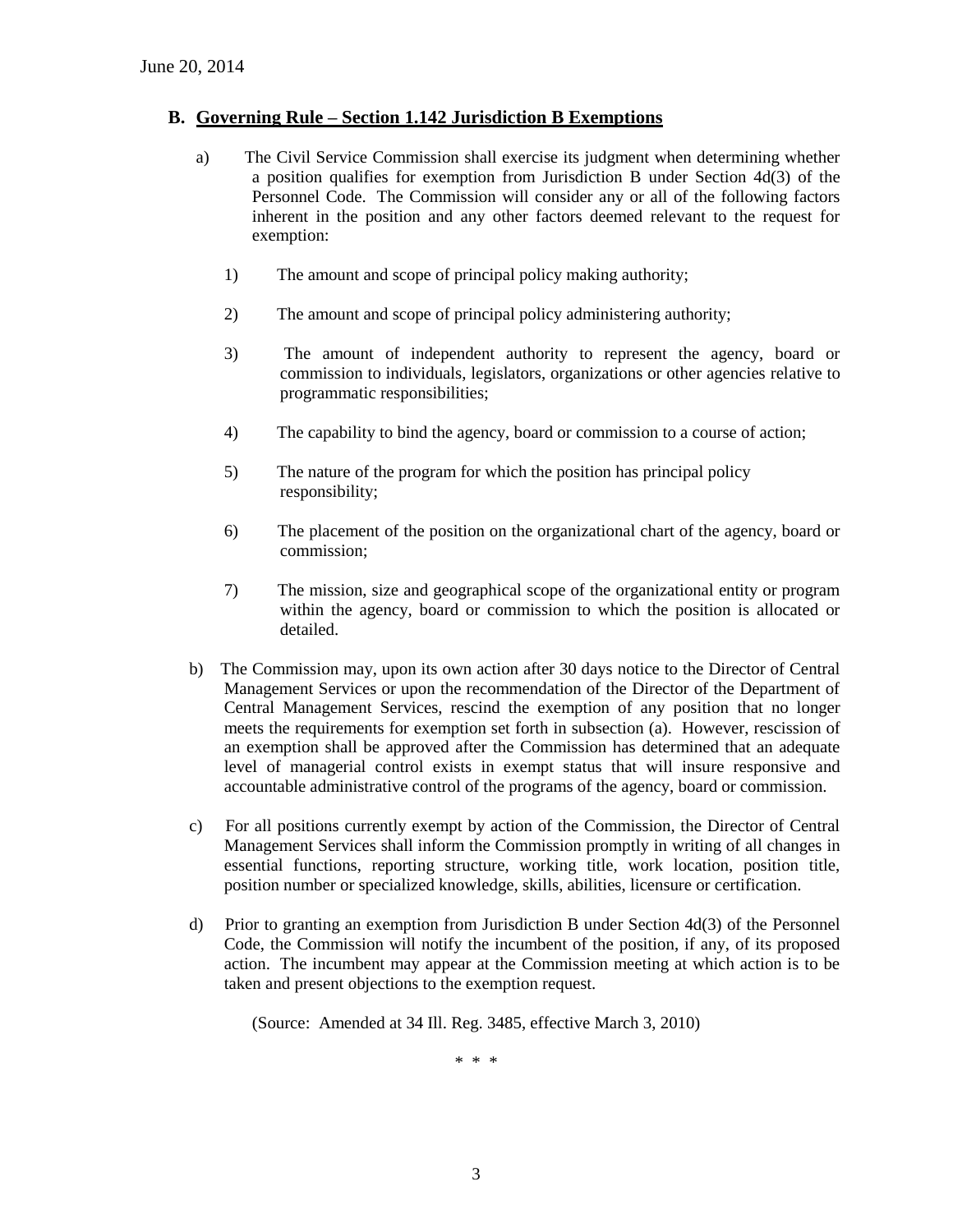### **C. Requests for 4d(3) Exemption**

Executive Director Daniel Stralka reported the following:

 As to Item C, this request is from the Department of Juvenile Justice and is for a Senior Policy Advisor, a position that reports to the Director. This position has principal policy responsibility for reviewing and proposing policies throughout the agency. This includes reviewing policies as well as proposing and implementing new policies across the agency's facilities and divisions. In addition, the position has strategic planning responsibilities for ensuring that future plans are consistent with agency policies. There is no other such position in the agency, and its representative indicated that they will not be seeking any similar type position in the future. The Commission has historically approved similar type positions in other agencies. For these reasons, Staff recommended approval of this request.

Era Laudermilk, Chief of Staff-Juvenile Justice, then explained to the Commissioners how Department of Juvenile Justice was under the auspices of Department of Corrections but separated in 2006. This occurred due to the different treatment of juveniles in our corrections system. Even though the legal separation occurred, the necessary personnel infrastructure did not follow. The agency has just now set out to accomplish this. The reasons for doing so include two federal consent decrees that the agency is not meeting minimum care standards for juveniles as well as several audit findings.

Era Laudermilk confirmed that the agency presently has 21 principal policy exempt positions. Commissioner Krey inquired if the Commission can anticipate additional requests. Laudermilk responded affirmatively and noted several program areas that may support future requests including After Care, Training, Strategic Planning and Community Placement. Era Laudermilk confirmed that the agency presently has six juvenile facilities, and that the current management structure with two principal policy exempt Assistant Superintendents, which mirrors the Department of Corrections' structure, will remain for the time being. She noted how the agency only recently was granted a principal policy exempt CFO position which was beneficial to the agency's operation. Previously, it had to rely on Department of Corrections and the sheer size of that agency led to the Department of Juvenile Justice's needs not being given any priority. Executive Director Stralka reminded Era Laudermilk that when it comes to an agency making multiple exemption requests, it is the Commission's preference that these occur at one meeting as opposed to trickling in one at a time. Laudermilk indicated she understood the benefit of this.

### **IT WAS MOVED BY COMMISSIONER CUMMINGS, SECONDED BY COMMISSIONER URLACHER, AND THE MOTION ADOPTED 4-0, TO GRANT THE REQUEST FOR 4D(3) EXEMPTION FOR THE FOLLOWING POSITION:**

**C: Senior Policy Advisor, Juvenile Justice**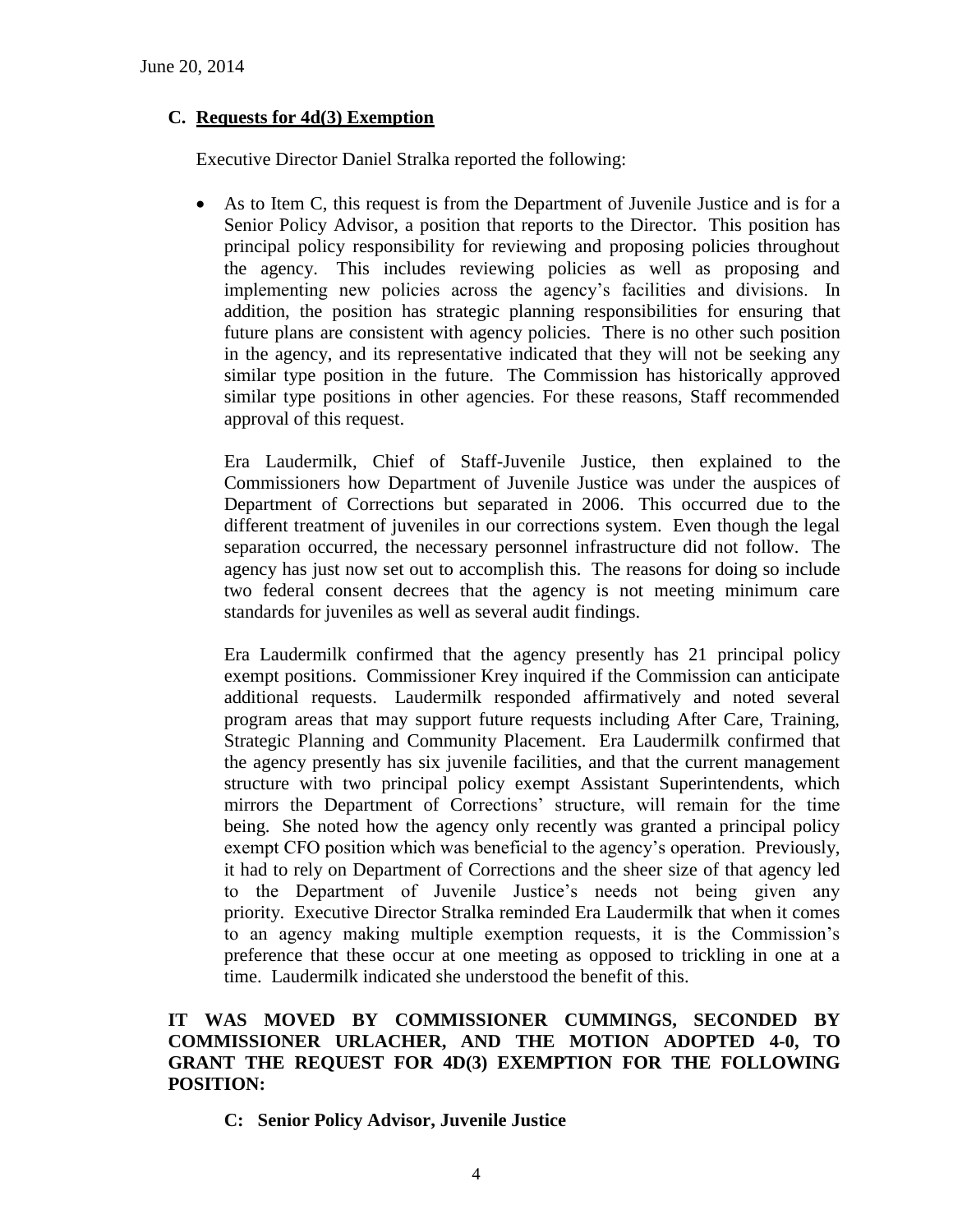### **The following 4d(3) exemption request was granted on June 20, 2014:**

| <b>Position Number</b>  | 40070-27-00-000-20-01               |
|-------------------------|-------------------------------------|
| <b>Position Title</b>   | Senior Public Service Administrator |
| Bureau/Division         | Director's Office                   |
| <b>Functional Title</b> | Senior Policy Advisor               |
| Incumbent               | Vacant                              |
| Supervisor              | Director                            |
| Location                | <b>Cook County</b>                  |

### **C. Illinois Department of Juvenile Justice**

### VI. CLASS SPECIFICATIONS

### **A. Governing Rule – Section 1.45 Classification Plan**

The Commission will review the class specifications requiring Commission approval under the Classification Plan and will approve those that meet the requirements of the Personnel Code and Personnel Rules and conform to the following accepted principles of position classification:

- a) The specifications are descriptive of the work being done or that will be done;
- b) Identifiable differentials are set forth among classes that are sufficiently significant to permit the assignment of individual positions to the appropriate class;
- c) Reasonable career promotional opportunities are provided;
- d) The specifications provide a reasonable and valid basis for selection screening by merit examinations;
- e) All requirements of the positions are consistent with classes similar in difficulty, complexity and nature of work.

The following class titles were submitted for revision by the Director of the Illinois Department of Central Management Services (CMS):

### **B. Economist Associate (create) Research Economist (create)**

- **C. Forensic Science Administrator 3 (create)**
- **D. Human Services Sign Language Interpreter (revise)**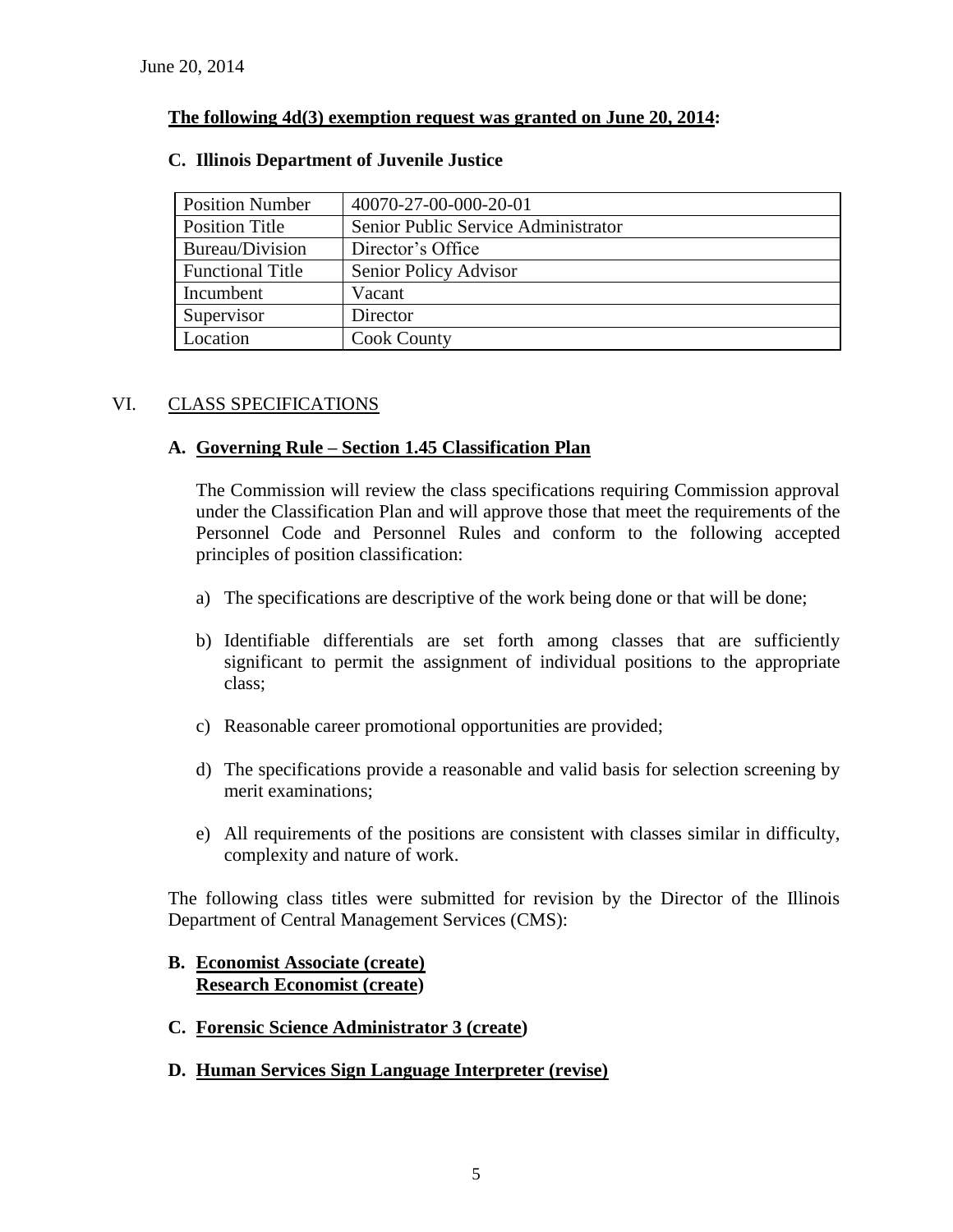**E. Clinical Pharmacist (revise) Graduate Pharmacist (revise) Pharmacy Services Coordinator (revise) Staff Pharmacist (revise)**

### **F. Real Estate Investigator (revise) Real Estate Professions Examiner (revise)**

Staff Analysis: Assistant Executive Director Barris reported that with the exception of one position within the Human Services Sign Language Interpreter class and the newly created Economist Associate, all of the classifications at issue are covered by a collective bargaining agreement. As to the Human Services Sign Language Interpreter class, Barris asked why there were two entries for the same class on the CMS-112. John Logsdon-Technical Services, Central Management Services, explained that one position had to be excluded from the union because it had to participate in labor negotiations and it would be a conflict of interest if it was also a union member.

Logsdon also confirmed that the newly created Economist Associate position is not covered by a collective bargaining agreement but explained that it could be assumed that it soon would be covered by a collective bargaining agreement because the new class is below the revised Research Economist on the provided organizational chart and the Research Economist is covered by a collective bargaining agreement.

In light of the fact that the revisions have been made in response to recent changes of legislation, i.e., Interpreter for the Deaf Licensure Act and/or the Illinois Real Estate License Act, the specifications are descriptive of work being done with differentials between the classes and reasonable career promotional opportunities consistent with similar classes. There were no changes to compensation and the changes were agreed to through the collective bargaining process so Staff recommended approval of the revisions to the Clinical Pharmacist, Graduate Pharmacist, Pharmacy Services Coordinator, Staff Pharmacist, Human Services Sign Language Interpreter, Real Estate Investigator and Real Estate Professions Examiner classes. In addition and in accordance with the requirements of Section 1.45 of the Rules of the Civil Service Commission and approval through the collective bargaining process, Staff recommended approval of the creation of the Forensic Science Administrator 3 class in response to Senate Bill 1556 as well as the Economist Associate, and the Research Economist classes.

Commissioner Krey inquired of the Human Services Sign Language Interpreter request if there was an incumbent and how would this revision affect him or her. John Logsdon replied that the revisions would not affect anyone's employment status.

### **IT WAS MOVED BY COMMISSIONER KREY, SECONDED BY COMMISSIONER CUMMINGS, AND THE MOTION ADOPTED 4-0 TO APPROVE THE CREATION AND REVISION OF THE FOLLOWING CLASS TITLES TO BE EFFECTIVE ON JULY 1, 2014:**

**B. Economist Associate (create) Research Economist (create)**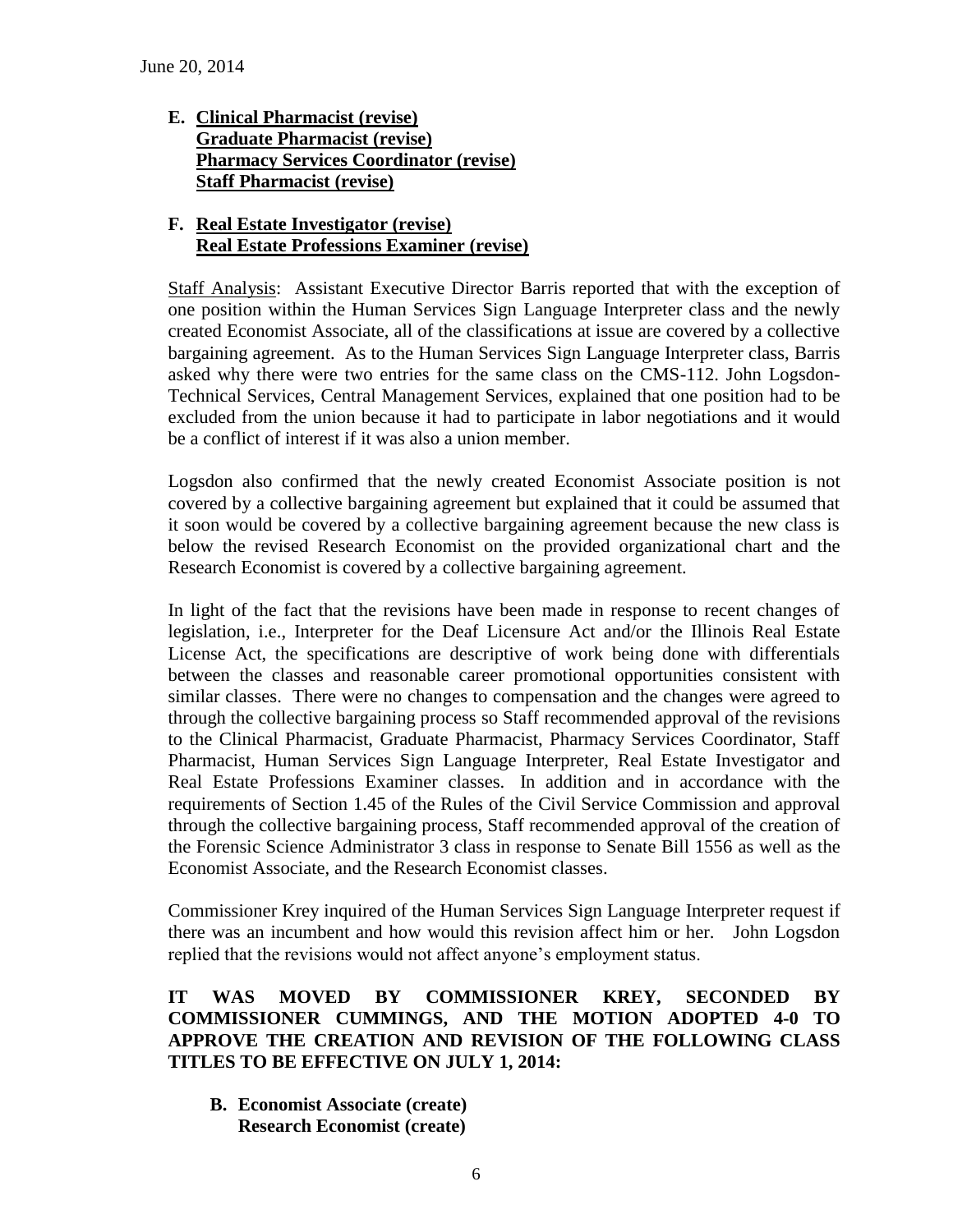- **C. Forensic Science Administrator 3 (create)**
- **D. Human Services Sign Language Interpreter (revise)**
- **E. Clinical Pharmacist (revise) Graduate Pharmacist (revise) Pharmacy Services Coordinator (revise) Staff Pharmacist (revise)**
- **F. Real Estate Investigator (revise) Real Estate Professions Examiner (revise)**

### **IT WAS MOVED BY COMMISSIONER CUMMINGS, SECONDED BY COMMISSIONER URLACHER, AND THE MOTION ADOPTED 4-0 TO DISAPPROVE ANY CLASS SPECIFICATIONS RECEIVED BY THE COMMISSION NOT CONTAINED IN THIS REPORT TO ALLOW ADEQUATE STUDY.**

Oral Argument before the Commission on Illinois Department of Central Management Services, Petitioner v. Connie T. Woods, Respondent:

Emma Steimel, Assistant Attorney General, appeared on behalf of the Petitioner and thanked the Commission for the opportunity to present oral argument directly to the Commissioners. She briefly recited a history of the appeal, noting the importance of the Respondent's function and how the Respondent had received several prior disciplinary suspensions. She stressed two points as the reason why discharge is the appropriate level of discipline:

- 1. Emma Steimel took issue with the Administrative Law Judge's reliance on the Circuit Court's decision in the *Toria Jones* discharge appeal. That decision is not binding on the Commission, and the two cases are not factually similar.
- 2. As to Charge 3, the Respondent admitted the falsification of the date stamp. Steimel pointed out the importance of accurate date stamps since much of the work is date sensitive and the agency must be able to rely on the veracity of these date stamps. She also pointed out the difficulty in disciplining employees if the agency must have a written rule for all potential types of misconduct as the Administrative Law Judge implied.

Commissioner Krey asked if the Petitioner had included the disciplinary packet as evidence at the hearing. Emma Steimel indicated it had only included the CMS-2 transaction form, not the entire packet. The Respondent had not asked for the entire packet to be produced.

Commissioner Cummings asked about the Respondent's continuous service. Emma Steimel indicated it was 13 years, but Andrew Barris corrected her to note it was 25 years but 13 in her current position. Commissioner Cummings then inquired about the Respondent's prior discipline. Emma Steimel indicated it was all for incompetence.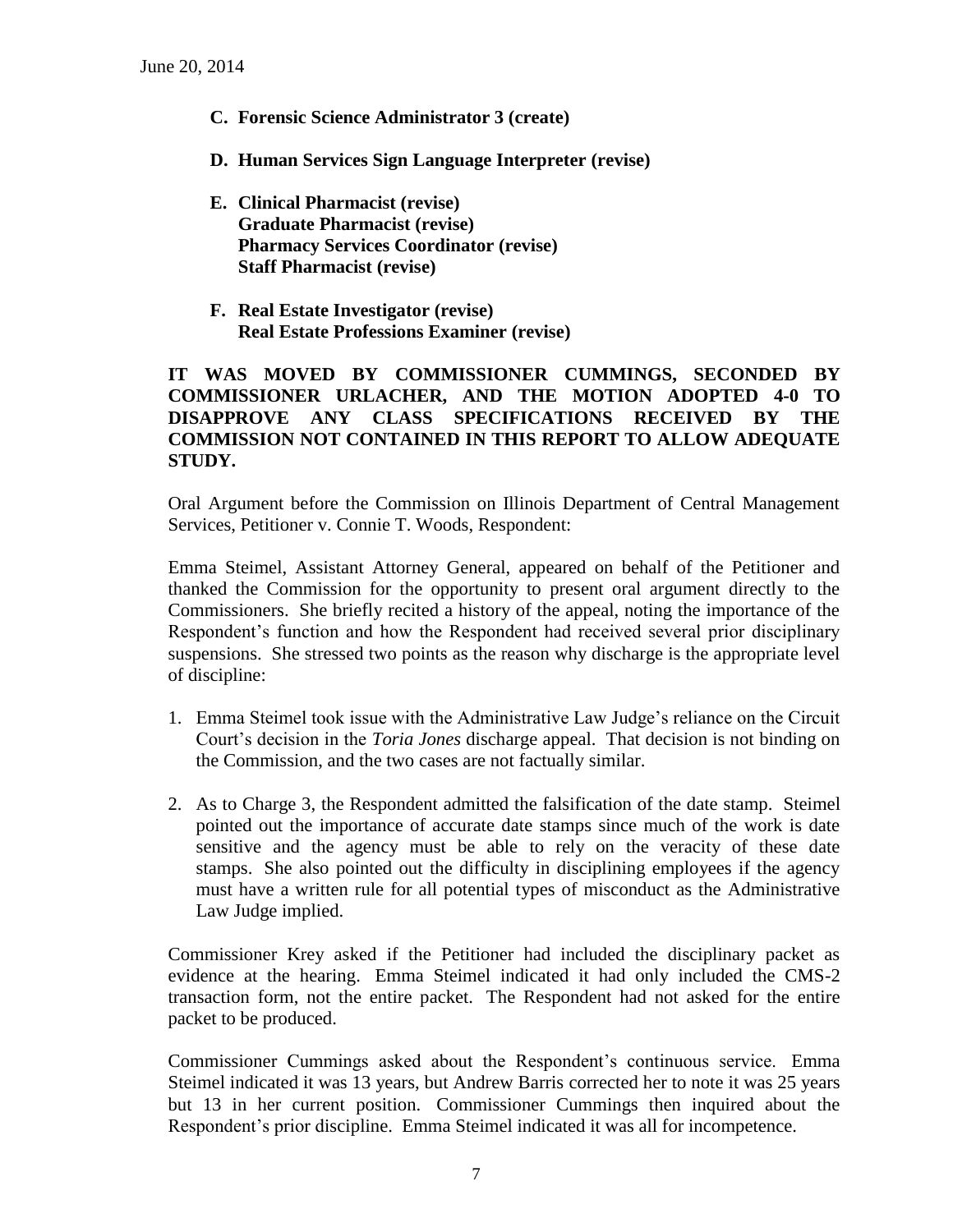Commissioner Krey asked why there had been no decision on the Respondent's pending 20-day disciplinary suspension grievance. Emma Steimel indicated the parties were waiting for the Commission to make a decision in the discharge appeal before proceeding. Chairman FitzGerald inquired whether the Respondent's misconduct included dishonesty. Emma Steimel responded affirmatively.

At the conclusion of the Petitioner's argument, Executive Director Stralka inquired if anyone was present on behalf of the Respondent to argue on her behalf. Hearing no response from the telephone participants and no one being present in the meeting room, Chairman FitzGerald thanked Emma Steimel for her presentation.

### VII. MOTION TO CLOSE A PORTION OF THE MEETING

**IT WAS MOVED BY COMMISSIONER KREY, SECONDED BY COMMISSIONER URLACHER, AND BY ROLL CALL VOTE THE MOTION ADOPTED 4-0 TO CLOSE A PORTION OF THE MEETING PURSUANT TO SUBSECTIONS 2(c)(1), 2(c)(4), AND 2(c)(11) OF THE OPEN MEETINGS ACT.**

| <b>FITZGERALD YES</b> |            | <b>ANDERSON</b> |            |
|-----------------------|------------|-----------------|------------|
| <b>CUMMINGS</b>       | YES        | <b>KREY</b>     | <b>YES</b> |
| URLACHER              | <b>YES</b> |                 |            |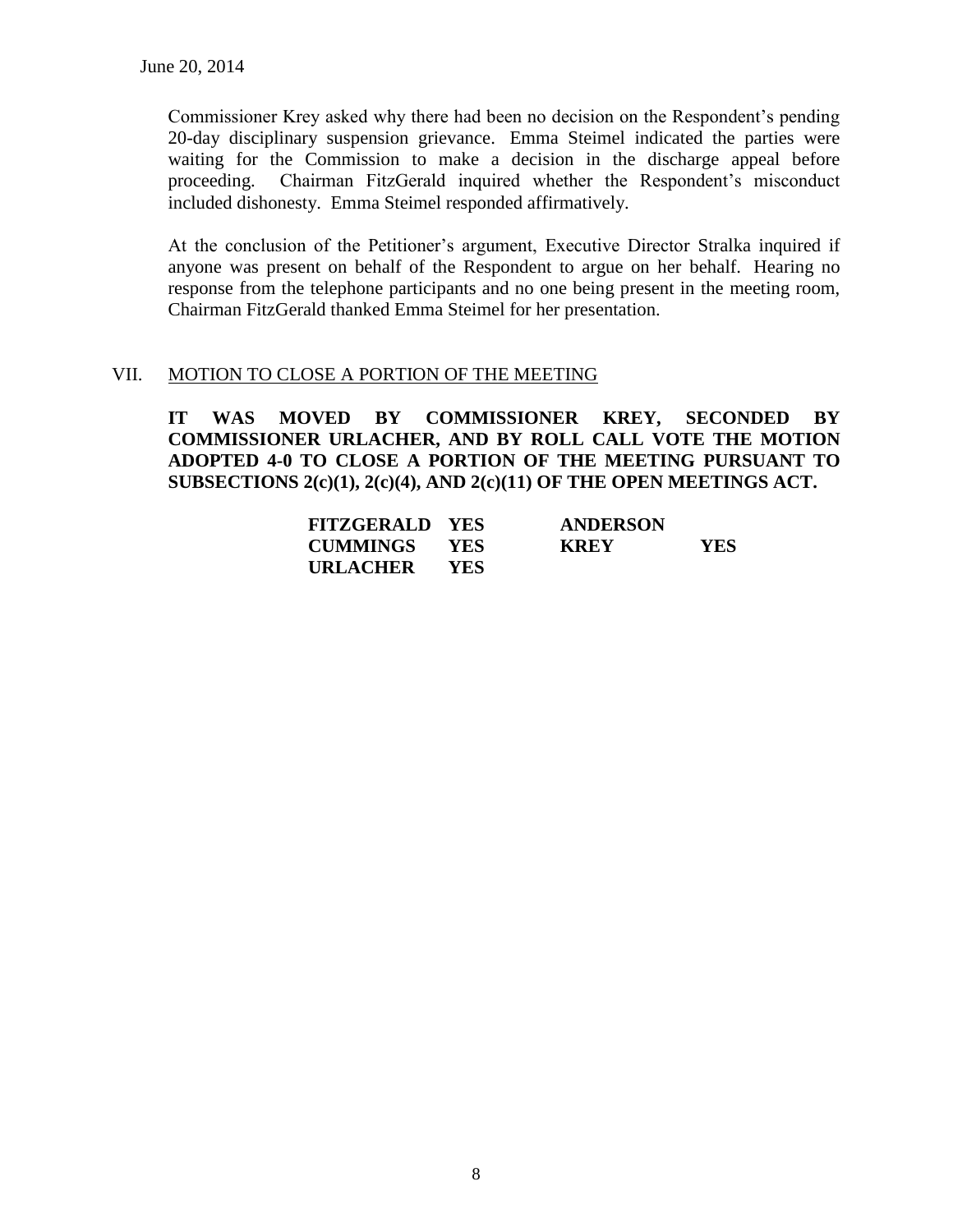#### VIII. RECONVENE THE OPEN MEETING

Upon due and proper notice the regular open meeting of the Illinois Civil Service Commission was reconvened at 160 North LaSalle Street, Suite S-901, Chicago, Illinois at 11:46 a.m.

#### PRESENT

Chairman Garrett P. FitzGerald; Anita M. Cummings, Susan Moylan Krey, and Casey Urlacher, Commissioners; Daniel Stralka, Executive Director; Andrew Barris, Assistant Executive Director; and James B. Anderson (by telephone).

### IX. NON-MERIT APPOINTMENT REPORT

The Personnel Code permits non-merit appointments for a limited period of time, i.e., emergency appointments shall not exceed 60 days and shall not be renewed, and positions shall not be filled on a temporary or provisional basis for more than six months out of any twelve-month period. Consecutive non-merit appointments are not violative of the Code; however, they do present a possible evasion of merit principles and should be monitored. Set forth below is the number of consecutive non-merit appointments made by each department.

| <b>Agency</b>                         | 4/30/14        | 5/31/14  | 5/31/13        |
|---------------------------------------|----------------|----------|----------------|
| Aging                                 | 2              | 2        |                |
| Agriculture                           | 0              | 0        |                |
| <b>Arts Council</b>                   | 0              | 0        |                |
| <b>Central Management Services</b>    | 8              | 7        | $\overline{2}$ |
| <b>Children and Family Services</b>   | $\overline{2}$ | 6        | 11             |
| Corrections                           |                |          | 0              |
| <b>Criminal Justice Authority</b>     | 0              |          | 0              |
| Gaming Board                          | 0              |          | 0              |
| <b>Healthcare and Family Services</b> | 5              | 7        | 22             |
| <b>Historic Preservation Agency</b>   | 0              | 5        | 0              |
| <b>Human Services</b>                 | 0              |          |                |
| Insurance                             |                |          |                |
| Juvenile Justice                      |                |          | 0              |
| Property Tax Appeal Board             |                | 0        | 3              |
| <b>Public Health</b>                  | 0              | $\bf{0}$ |                |
| Revenue                               | 2              | 3        | 5              |
| <b>State Police Merit Board</b>       | 0              | 0        |                |
| <b>State Retirement Systems</b>       |                | 1        | 0              |
| Transportation                        | $\overline{2}$ | 0        | 0              |
| Veterans' Affairs                     | 3              |          |                |
| <b>Totals</b>                         | 28             | 38       | 54             |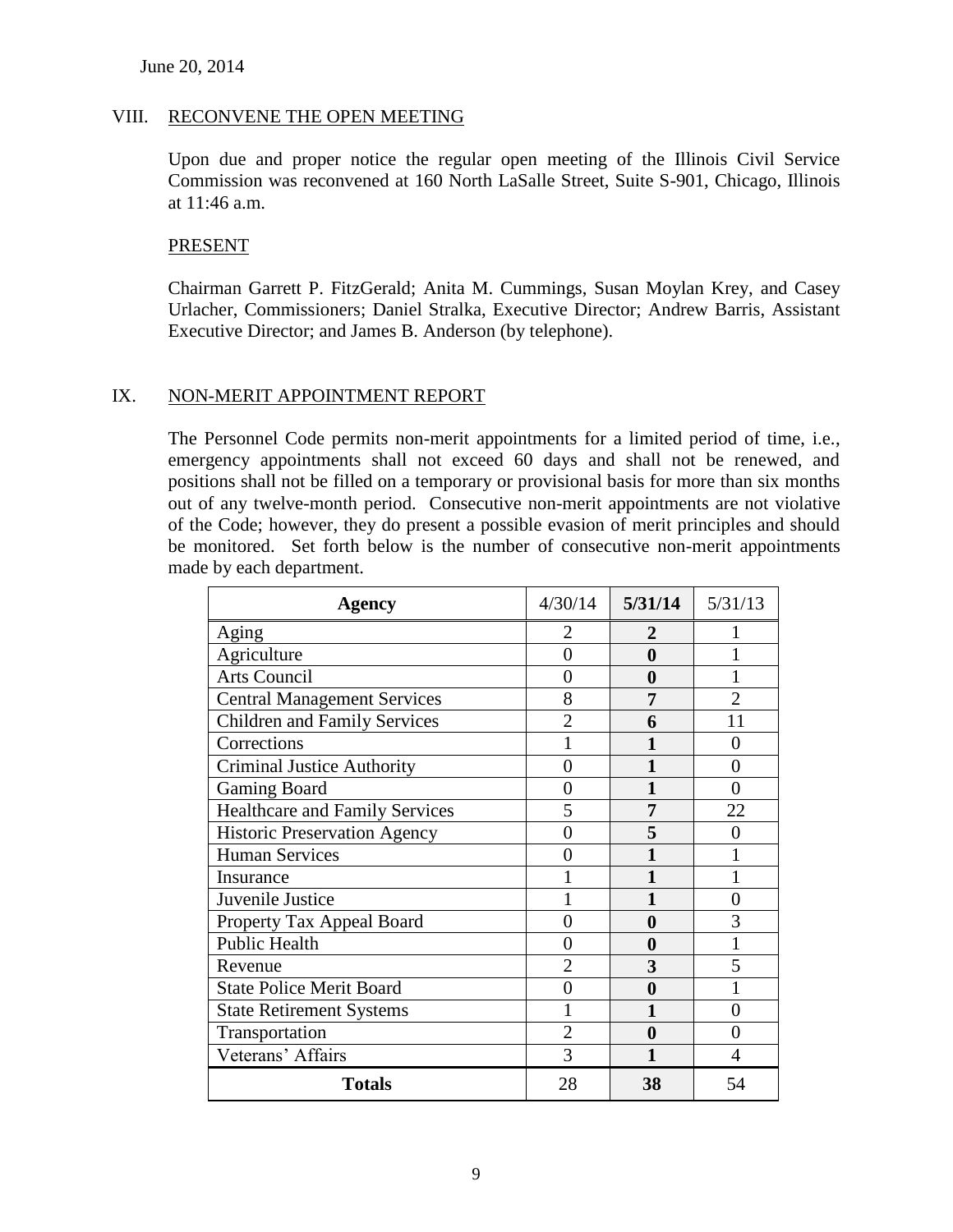## X. INTERLOCUTORY APPEAL

### **RV-21-14**

| Employee    | Lori A. Crafton       | Appeal Date          | 01/15/14                          |
|-------------|-----------------------|----------------------|-----------------------------------|
| Agency      | Corrections           | <b>Decision Date</b> | 05/22/14                          |
| Appeal Type | <b>Rule Violation</b> | Proposal for         | Dismissed subject to approval of  |
| ALJ         | <b>Andrew Barris</b>  | Decision             | Commission; no jurisdiction (late |
|             |                       |                      | filing).                          |

**IT WAS MOVED BY COMMISSIONER URLACHER, SECONDED BY COMMISSIONER KREY, AND BY ROLL CALL VOTE OF 4-0 THE MOTION ADOPTED TO APPROVE THE DISMISSAL OF THE APPEAL FOR NO JURISDICTION BECAUSE OF THE EMPLOYEE'S FAILURE TO FILE HER APPEAL WITHIN 180 DAYS AFTER SHE KNEW, RECEIVED WRITTEN NOTICE OF, OR THROUGH THE USE OF REASONABLE DILIGENCE, SHOULD HAVE KNOWN OF THE ALLEGED VIOLATION.**

| <b>FITZGERALD YES</b> | <b>ANDERSON</b> |      |
|-----------------------|-----------------|------|
| <b>CUMMINGS YES</b>   | <b>KREY</b>     | YES. |
| URLACHER YES          |                 |      |

#### XI. PUBLICLY ANNOUNCED DECISIONS RESULTING FROM APPEALS

#### **DA-25-14**

| Employee    | Connie T. Woods        | <b>Appeal Date</b>   | 02/11/14                   |
|-------------|------------------------|----------------------|----------------------------|
| Agency      | Central Mgmt. Services | <b>Decision Date</b> | 06/06/14                   |
| Appeal Type | Discharge              | Proposal for         | 90-day suspension plus the |
| <b>ALJ</b>  | <b>Andrew Barris</b>   | Decision             | duration of her suspension |
|             |                        |                      | pending discharge.         |

**IT WAS MOVED BY COMMISSIONER KREY, SECONDED BY COMMISSIONER CUMMINGS, AND BY ROLL CALL VOTE OF 4-0 THE MOTION ADOPTED TO AFFIRM AND ADOPT THE PROPOSAL FOR DECISION OF THE ADMINISTRATIVE LAW JUDGE THAT THE WRITTEN CHARGES FOR DISCHARGE HAVE BEEN PARTIALLY PROVEN AND WARRANT A 90-DAY SUSPENSION PLUS THE DURATION OF HER SUSPENSION PENDING DISCHARGE FOR THE REASONS SET FORTH IN THE PROPOSAL FOR DECISION.**

| <b>FITZGERALD YES</b> |            | <b>ANDERSON</b> |      |
|-----------------------|------------|-----------------|------|
| <b>CUMMINGS YES</b>   |            | <b>KREY</b>     | YES. |
| <b>URLACHER</b>       | <b>YES</b> |                 |      |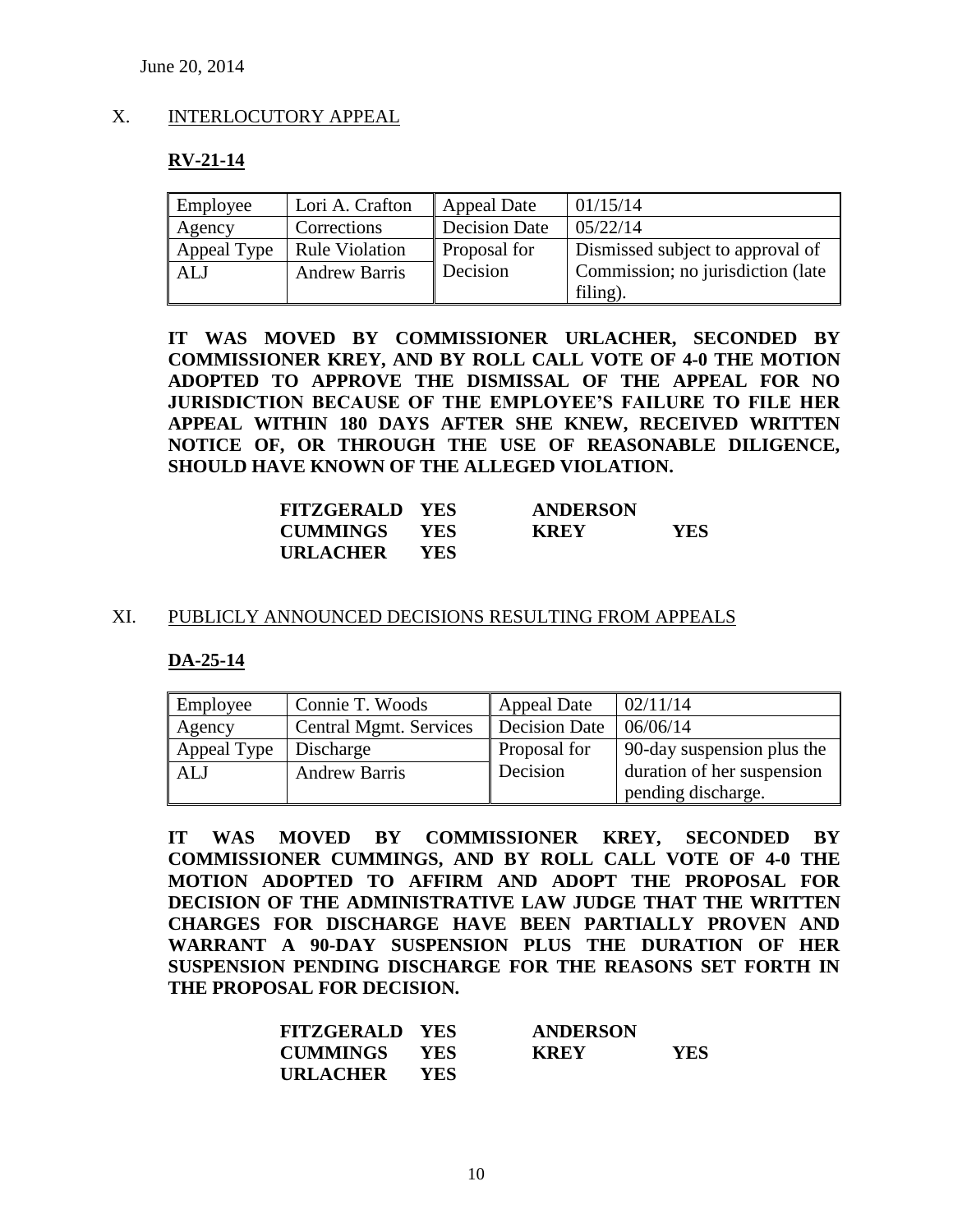### **S-34-14**

| Employee    | Undra' Ware                  | <b>Appeal Date</b>  | 03/24/14           |
|-------------|------------------------------|---------------------|--------------------|
| Agency      | Healthcare & Family Services | Decision Date       | 06/06/14           |
| Appeal Type | Suspension                   | <b>Proposal for</b> | Suspension upheld. |
| ALJ         | Daniel Stralka               | Decision            |                    |

**IT WAS MOVED BY COMMISSIONER URLACHER, SECONDED BY COMMISSIONER CUMMINGS, AND BY ROLL CALL VOTE OF 4-0 THE MOTION ADOPTED TO AFFIRM AND ADOPT THE PROPOSAL FOR DECISION OF THE ADMINISTRATIVE LAW JUDGE THAT THE WRITTEN CHARGE FOR A 25-DAY SUSPENSION HAS BEEN PROVEN AND WARRANTS SAID SUSPENSION FOR THE REASONS SET FORTH IN THE PROPOSAL FOR DECISION.**

| <b>FITZGERALD YES</b> |            | <b>ANDERSON</b> |     |
|-----------------------|------------|-----------------|-----|
| <b>CUMMINGS YES</b>   |            | <b>KREY</b>     | YES |
| URLACHER              | <b>YES</b> |                 |     |

### **RV-6-14**

| Employee    | Darrin S. Wright     | <b>Appeal Date</b>  | 10/15/13      |
|-------------|----------------------|---------------------|---------------|
| Agency      | Corrections          | Decision Date       | 05/22/14      |
| Appeal Type | Rule Violation       | <b>Proposal for</b> | No violation. |
| ALJ         | <b>Andrew Barris</b> | Decision            |               |

**IT WAS MOVED BY COMMISSIONER CUMMINGS, SECONDED BY COMMISSIONER KREY, AND BY ROLL CALL VOTE OF 4-0 THE MOTION ADOPTED TO AFFIRM AND ADOPT THE PROPOSAL FOR DECISION OF THE ADMINISTRATIVE LAW JUDGE THAT THE PETITIONER HAS NOT PROVEN BY A PREPONDERANCE OF THE EVIDENCE THAT A VIOLATION OF THE PERSONNEL CODE OR PERSONNEL RULES OCCURRED AS ALLEGED.**

| <b>FITZGERALD YES</b> |            | <b>ANDERSON</b> |     |
|-----------------------|------------|-----------------|-----|
| <b>CUMMINGS YES</b>   |            | <b>KREY</b>     | YES |
| URLACHER              | <b>YES</b> |                 |     |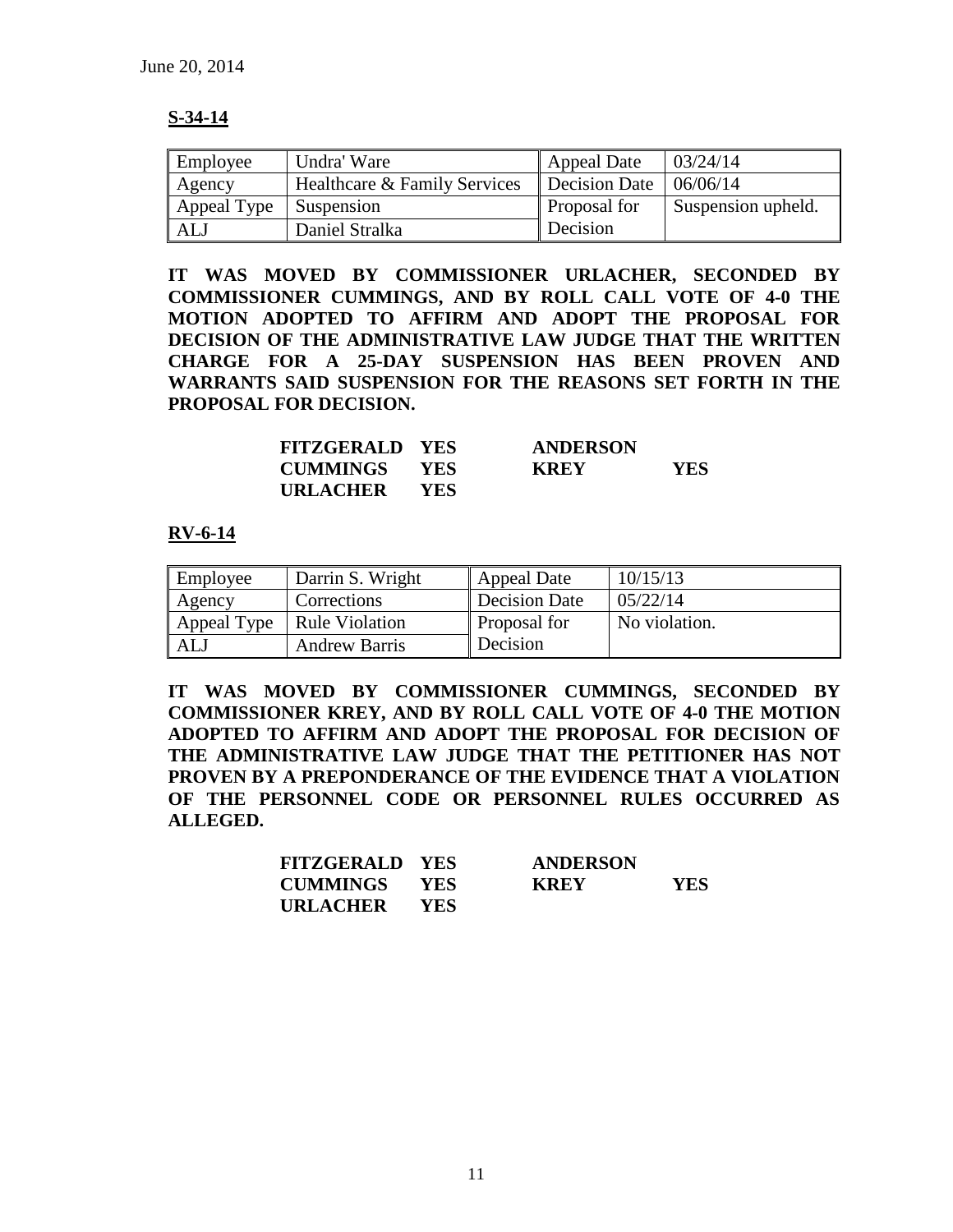### XII. APPEALS DISMISSED WITH NO DECISIONS ON THE MERITS

### **LA-40-13**

| Employee    | Alfredo Gallardo           | Appeal Date          | 04/15/13                |  |
|-------------|----------------------------|----------------------|-------------------------|--|
| Agency      | <b>Employment Security</b> | <b>Decision Date</b> | 05/15/14                |  |
| Appeal Type | Layoff                     | Proposal for         | Dismissed subject to    |  |
| <b>ALJ</b>  | <b>Andrew Barris</b>       | Decision             | approval of Commission; |  |
|             |                            |                      | withdrawn.              |  |

### **DA-40-14**

| Employee    | <b>Keith Perry</b>    | <b>Appeal Date</b> | 04/22/14                |  |
|-------------|-----------------------|--------------------|-------------------------|--|
| Agency      | <b>Human Services</b> | Decision Date      | 05/22/14                |  |
| Appeal Type | Discharge             | Proposal for       | Dismissed subject to    |  |
| <b>ALJ</b>  | Daniel Stralka        | Decision           | approval of Commission; |  |
|             |                       |                    | withdrawn.              |  |

**IT WAS MOVED BY COMMISSIONER URLACHER, SECONDED BY COMMISSIONER KREY, AND BY ROLL CALL VOTE OF 4-0 THE MOTION ADOPTED TO AFFIRM AND ADOPT THE PROPOSALS FOR DECISION OF THE ADMINISTRATIVE LAW JUDGES TO DISMISS THE GALLARDO AND PERRY APPEALS.**

| <b>FITZGERALD YES</b> |       | <b>ANDERSON</b> |            |
|-----------------------|-------|-----------------|------------|
| <b>CUMMINGS YES</b>   |       | <b>KREY</b>     | <b>YES</b> |
| <b>URLACHER</b>       | - YES |                 |            |

### XIII. REVIEW OF CLOSED MEETING MINUTES PURSUANT TO OPEN MEETINGS ACT

Assistant Executive Director Barris reported that after review of the Closed Meeting Minutes, the need for confidentiality still exists as to all those Minutes.

**IT WAS MOVED BY COMMISSIONER CUMMINGS, SECONDED BY COMMISSIONER KREY, AND THE MOTION ADOPTED 4-0 THAT AFTER REVIEW OF CLOSED MEETING MINUTES PURSUANT TO THE OPEN MEETINGS ACT, THE NEED FOR CONFIDENTIALITY STILL EXISTS AS TO ALL THOSE MINUTES.**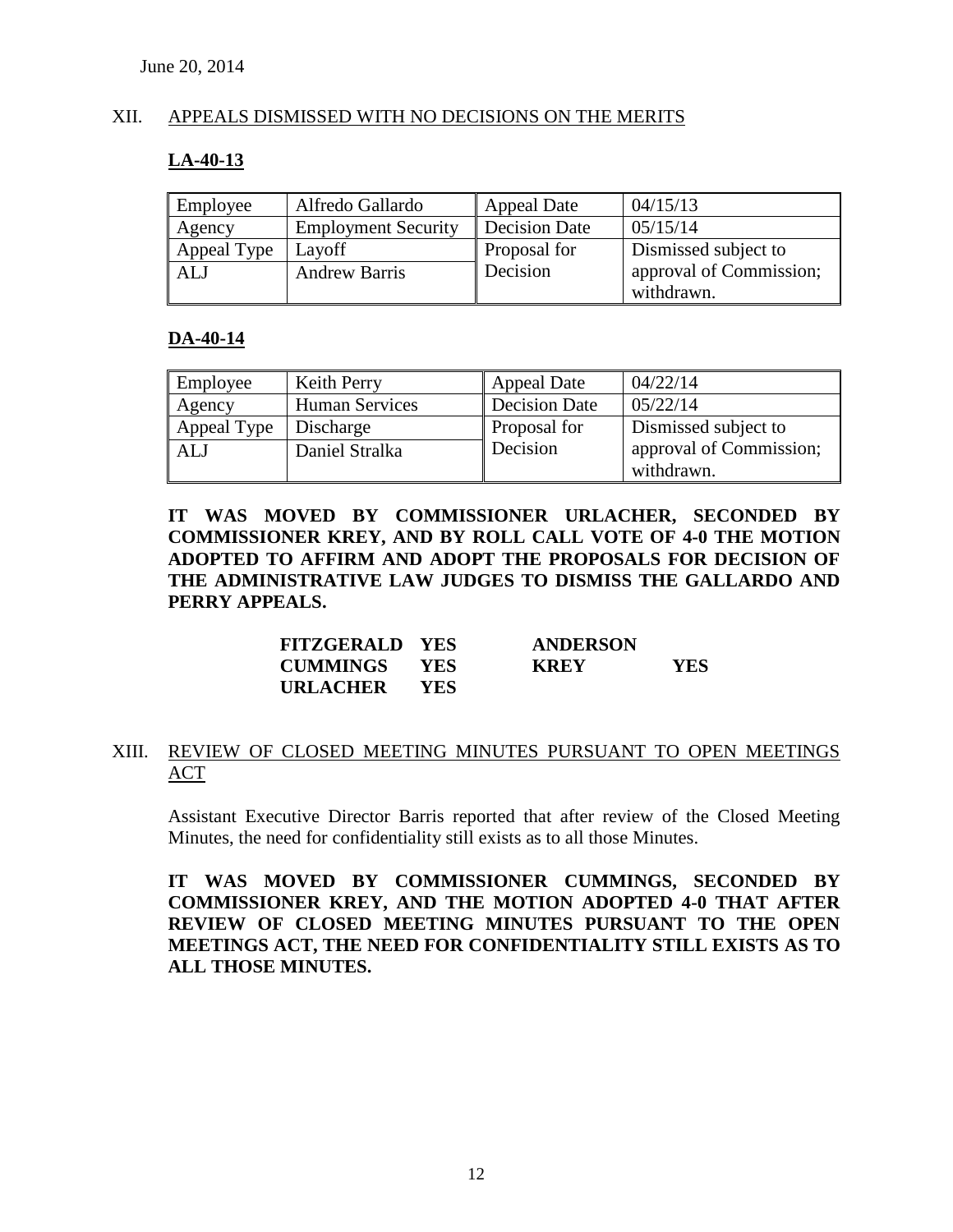### XIV. APPROVAL OF THE DESTRUCTION OF THE AUDIO VERBATIM RECORDINGS OF CLOSED SESSIONS PRIOR TO JULY 1, 2012 IN ACCORDANCE WITH THE OPEN MEETINGS ACT

I**T WAS MOVED BY CHAIRMAN FITZGERALD, SECONDED BY COMMISSIONER CUMMINGS, AND THE MOTION ADOPTED 4-0 THAT THE DESTRUCTION OF THE AUDIO VERBATIM RECORDINGS OF CLOSED SESSIONS PRIOR TO JULY 1, 2012<sup>1</sup> IS APPROVED IN ACCORDANCE WITH THE OPEN MEETINGS ACT.**

#### XV. STAFF REPORT

 $\overline{a}$ 

Executive Director Daniel Stralka reported that:

- The General Assembly passed a flat appropriation for the CSC for FY15, \$379,000.
- The Commissioners engaged in additional discussion regarding the status of the Staff Assistant positions at the Illinois Department of Transportation. It was the consensus of the Commissioners that Executive Director Stralka should continue to monitor the pending litigation and report back to the Commissioners from time to time.
- The new Xerox copier was delivered to the Commission's office to replace the aging Sharp copier.

Executive Director Stralka provided the Commissioners background information regarding the Rules Grievance process which was the subject of a pending appeal on this month's agenda. He noted how the Personnel Rules provide employees this more informal forum based in Central Management Services to grieve minor workplace issues that arise, and how the Personnel Rules mandate that the Civil Service Commission provide an employee to sit in on a grievance panel if any particular Rules Grievance reaches the fourth level. The Commissioners were advised as to the infrequency with which such panels are called with only four scheduled in the last seven years. In an effort to determine if the process set forth in the Personnel Rules is being complied with, Executive Director Stralka sought statistical information regarding the number of outstanding Rules Grievances from Central Management Services to present to the Commissioners at this meeting. Unfortunately, the agency was unable to provide the requested information in time to be considered by the Commissioners. This made it impossible to determine if there were any issues with the management of the Rules Grievance process by Central Management Services. After additional discussion in which all Commissioners participated, it was the consensus that a letter requesting this information should be sent to the Director of Central Management Services under the Chairman's signature.

 $1$  The Commission voted on July 15, 2011 to maintain verbatim recordings for a minimum of 24 months before destruction.